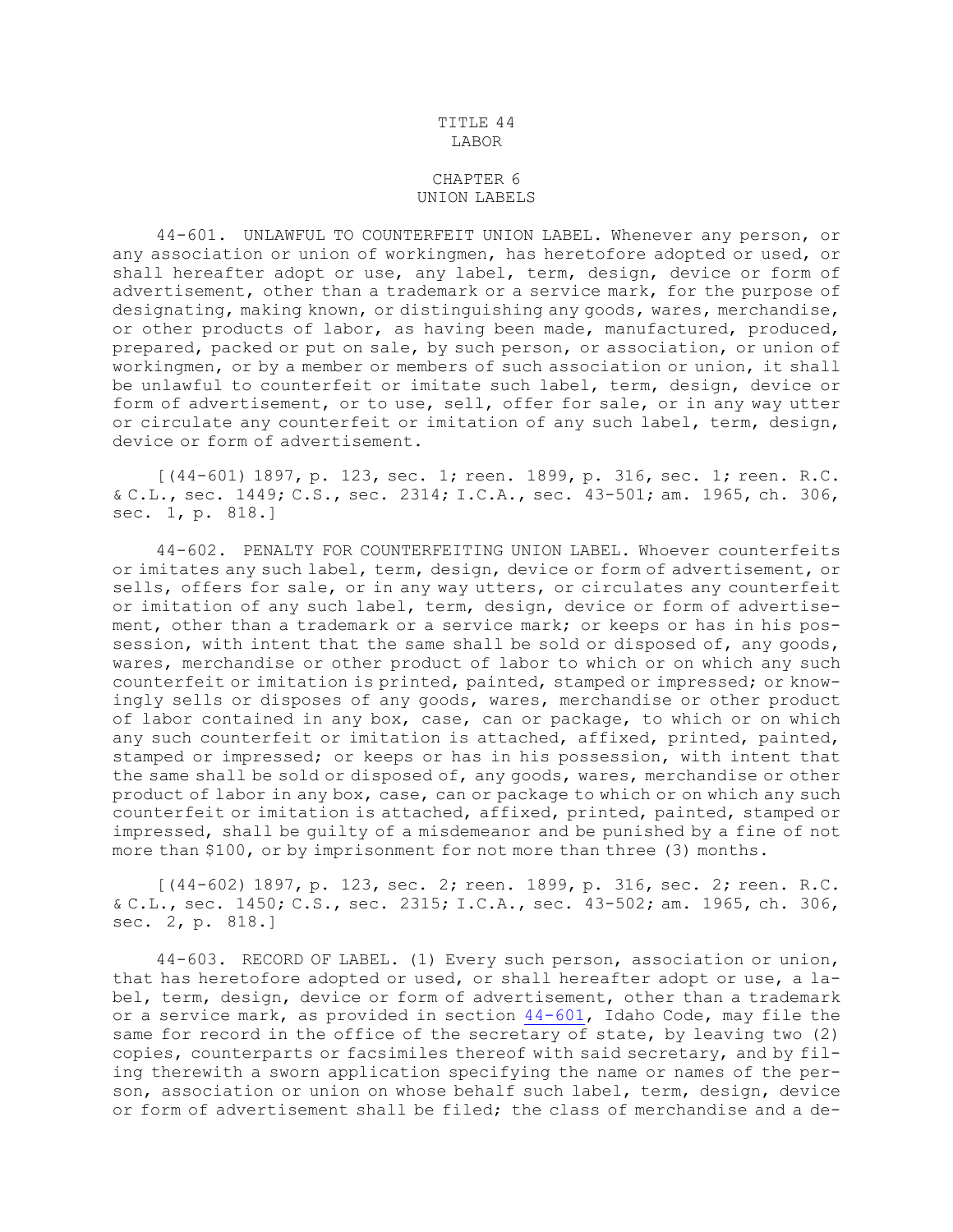scription of the goods to which it has been or is intended to be appropriated, stating that the party so filing or on whose behalf such label, term, design, device, or form of advertisement shall be filed, has the right to use of the same; that no other person, firm, association, union or corporation has <sup>a</sup> right to such use, either in the identical form or in any such near resemblance thereto as may be calculated to deceive, and that the facsimile or counterparts filed therewith are true and correct. There shall be paid for such filing and recording <sup>a</sup> fee of twenty dollars (\$20.00). Said secretary shall deliver to such person, association, or union, so filing or causing to be filed any such label, term, design, device or form of advertisement, so many duly attested certificates of the recording of the same as such person, association, or union may apply for, for each of which certificates said secretary shall receive <sup>a</sup> fee of twenty dollars (\$20.00). Any such certificate of record shall, in all suits and prosecutions under this chapter, be sufficient proof of the adoption of such label, term, design, device or form of advertisement. Said secretary of state shall not record for any person, union, or association, any label, term, design, device or form of advertisement that would probably be mistaken for any label, term, design, device or form of advertisement theretofore filed by or on behalf of any other person, union or association.

(2) Registration of <sup>a</sup> label, term, design, device, or form of advertisement hereunder shall be effective for <sup>a</sup> term of ten (10) years from the date of registration and, upon application filed within six (6) months prior to the expiration of such term, on <sup>a</sup> form to be furnished by the secretary of state, the registered label, term, design, device or form of advertisement may be renewed for <sup>a</sup> like term. <sup>A</sup> renewal fee of twenty dollars (\$20.00), payable to the secretary of state, shall accompany the application for renewal of the registration. <sup>A</sup> label, term, design, device or form of advertisement registration may be renewed for successive periods of ten (10) years in like manner. The secretary of state shall notify registrants of labels, terms, designs, devices or forms of advertisements hereunder of the necessity of renewal within the year next preceding the expiration of the ten (10) years from the date of registration by writing to the last known address of the registrants.

Any registration in force on the date on which this act shall become effective shall expire ten (10) years from the date of the registration or of the last renewal thereof or one (1) year after the effective date of this act, whichever is later, and may be renewed by filing an application with the secretary of state on <sup>a</sup> form furnished by him and paying the aforementioned renewal fee therefor within six (6) months prior to the expiration of the registration.

All applications for renewals under this act, whether of registrations made under this act or of registrations effected under any prior act, shall include <sup>a</sup> statement that the mark is still in use in this state. The secretary of state shall within six (6) months after the effective date of this act notify all registrants of <sup>a</sup> label, term, design, device or form of advertisement, under previous acts of the date of expiration of such registration unless renewed in accordance with the provisions of this act, by writing to the last known address of the registrants.

[(44-603) 1897, p. 123, sec. 3; reen. 1899, p. 316, sec. 3; reen. R.C., sec. 1451; compiled and reen. C.L., sec. 1451; C.S., sec. 2316; I.C.A., sec. 43-503; am. 1965, ch. 306, sec. 3, p. 818; am. 1984, ch. 56, sec. 6, p. 99.]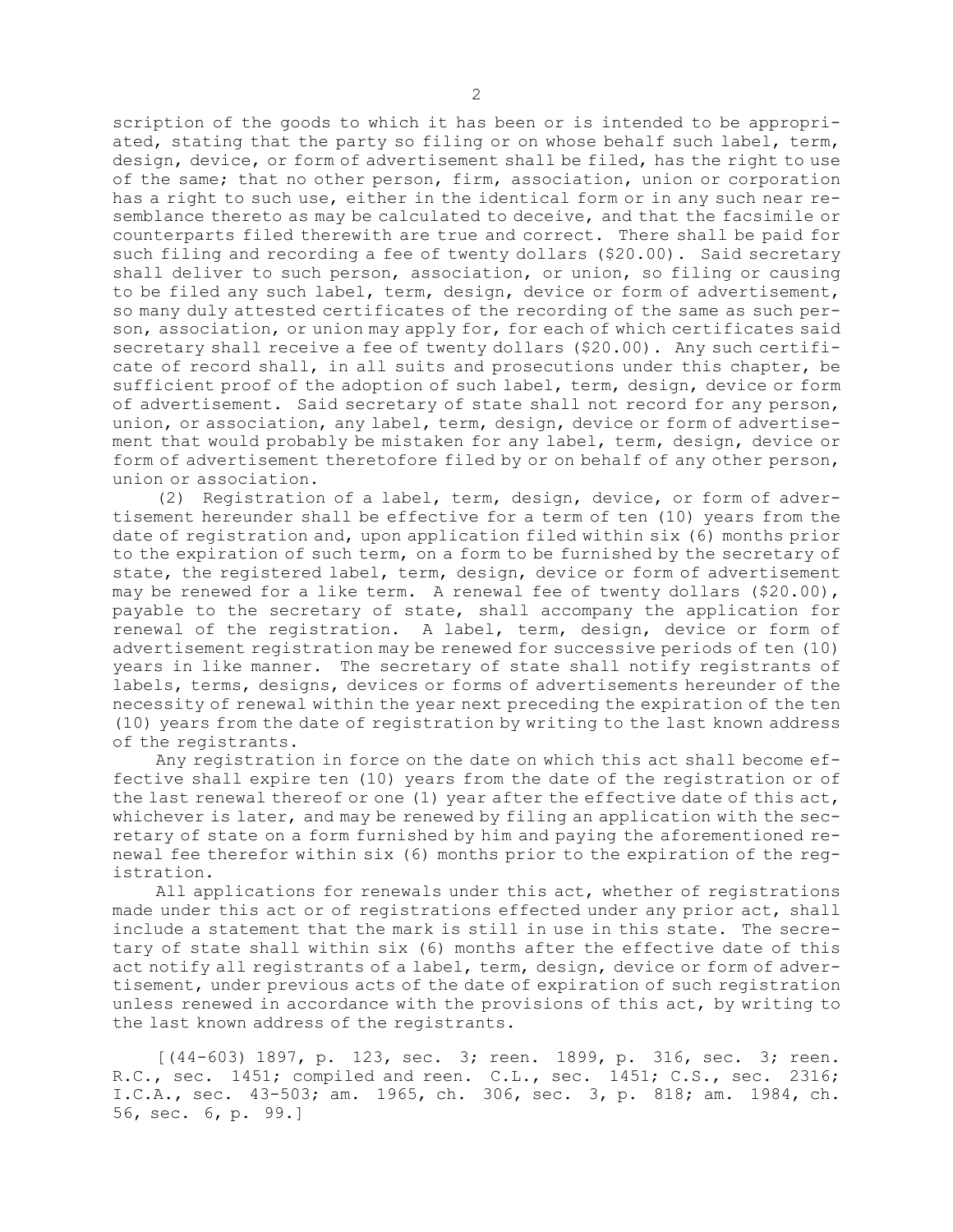44-604. PENALTY FOR FRAUDULENT RECORD. Any person who shall, for himself or on behalf of any other person, association or union, procure the filing of any label, term, design or form of advertisement, other than <sup>a</sup> trademark or <sup>a</sup> service mark, in the office of the secretary of state under the provisions of this chapter, by making any false or fraudulent representations or declarations, verbally or in writing or by any fraudulent means, shall be liable to pay any damages sustained in consequence of any such filing, to be recovered by, or on behalf of, the party injured thereby, in any court having jurisdiction, and shall be guilty of <sup>a</sup> misdemeanor, and be punished by <sup>a</sup> fine not exceeding \$100, or by imprisonment not exceeding three (3) months.

[(44-604) 1897, p. 123, sec. 4; reen. 1899, p. 316, sec. 4; reen. R.C. & C.L., sec. 1452; C.S., sec. 2317; I.C.A., sec. 43-504; am. 1965, ch. 306, sec. 4, p. 818.]

44-605. INJUNCTION AND DAMAGES FOR INFRINGEMENT. Every such person, association or union adopting or using <sup>a</sup> label, term, design, device or form of advertisement, other than <sup>a</sup> trademark or <sup>a</sup> service mark, as aforesaid, may proceed by suit to enjoin the manufacture, use, display or sale of any counterfeits or imitations thereof, and all courts of competent jurisdiction shall grant injunctions to restrain such manufacture, and may award the complainant in any such suit damages resulting from such manufacture, use, sale or display, as may be by the said court deemed just and reasonable, and shall require the defendants to pay to such persons, association or union, all profits derived from such wrongful manufacture, use, display or sale; and such court shall also order that all such counterfeits or imitations in the possession or under the control of any defendant in such cause be delivered to an officer of the court or to the complainant to be destroyed.

[(44-605) 1897, p. 123, sec. 5; reen. 1899, p. 316, sec. 5; reen. R.C. & C.L., sec. 1453; C.S., sec. 2318; I.C.A., sec. 43-505; am. 1965, ch. 306, sec. 5, p. 818.]

44-606. PENALTY FOR UNAUTHORIZED USE OF LABEL. Every person who shall use or display the genuine label, term, design, device or form of advertisement, other than <sup>a</sup> trademark or <sup>a</sup> service mark, of any such person, association or union, in any manner, not being authorized so to do by such person, union or association, shall be deemed guilty of <sup>a</sup> misdemeanor, and shall be punished by imprisonment for not more than three months or by fine of not more than \$100.00. In all cases where such association or union is not incorporated, suits under this chapter may be commenced and prosecuted by an officer or members of such association or union on behalf of, and for the use of, such association or union.

[(44-606) 1897, p. 123, sec. 6; reen. 1899, p. 316, sec. 6; R.C. & C.L., sec. 1454; C.S., sec. 2319; I.C.A., sec. 43-506; am. 1965, ch. 306, sec. 6, p. 818.]

44-607. PENALTY FOR UNAUTHORIZED USE OF NAME. Any person or persons who shall in any way use the name or seal of any such person, association or union, or officer thereof, in and about the sale of goods or otherwise, not being authorized so to use the same, shall be guilty of <sup>a</sup> misdemeanor, and shall be punishable by imprisonment for not more than three months, or by <sup>a</sup> fine of not more than \$100.00.